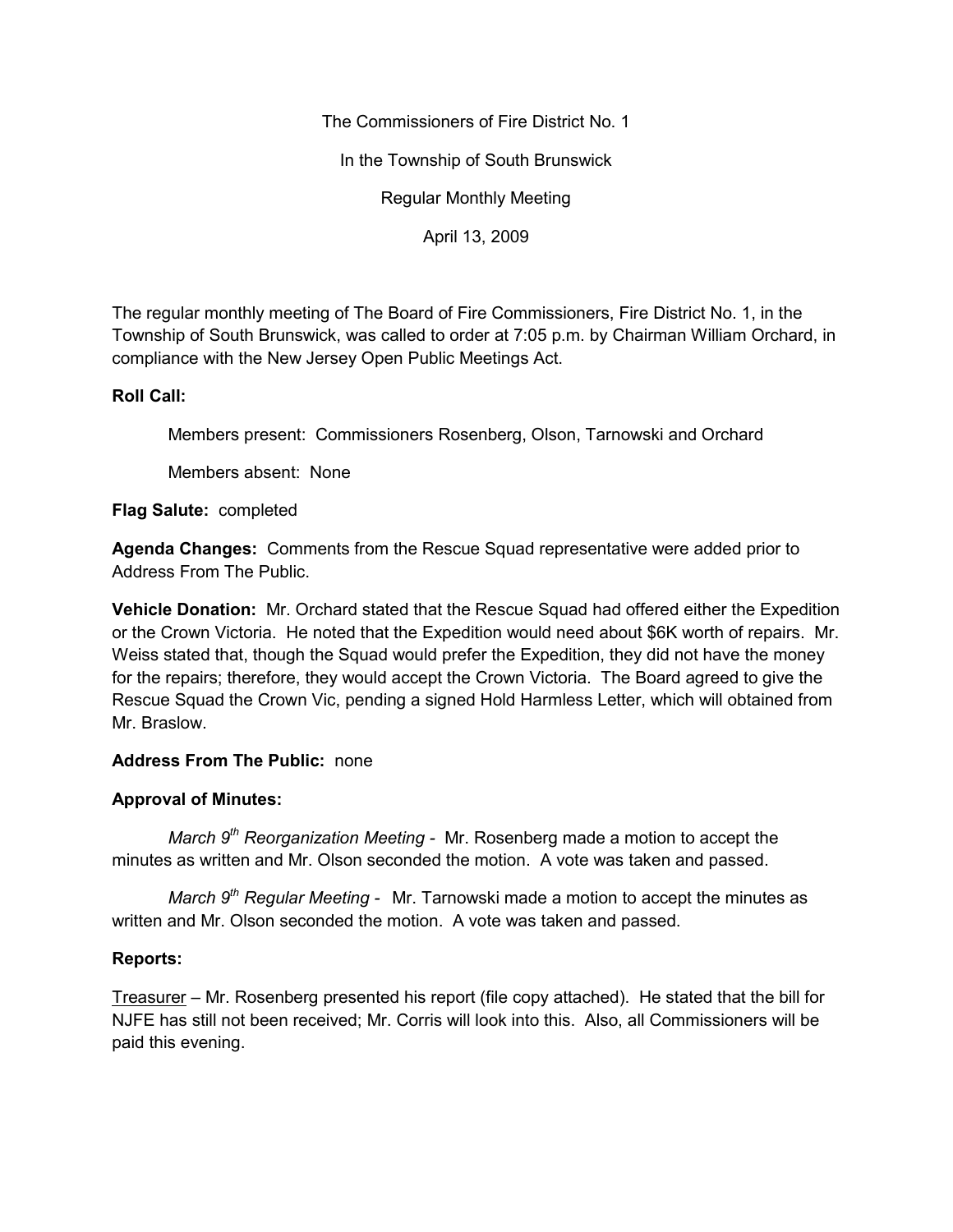Line Activities – Chief Perez presented his report (file copy attached) and noted the following:

- March Statistics: 22 Total Events = 12 fire calls, 6 training, 3 duty nights. Total Yearto-date = 81 Total Events, with 57 calls (567 man-hours), 13 drills and 10 duty nights.
- The second of the Three-Company Drills will be held on 4/29
- KPVFC will cover for North Brunswick this Saturday, as they celebrate their  $50<sup>th</sup>$ Anniversary. The Ladder Truck will be there until 11 p.m.
- The new vehicles have been received and everything seems to be fine. Truck 230's grill lights have had some condensation; this will be monitored to see if it continues. He noted they are under a one-year warranty.
- One of Kingston's Apparatus is being stored at Station 23. It was noted that the Board was not aware this would be taking place.

President – Mr. Scherer presented the Architect's Rendition of the new addition to the existing New Road building. He noted that the Fire Company hopes to be able to fund it themselves. He also reported that five new members have been added to the Company; two juniors and three regular members.

Secretary – nothing to report.

Fire Coordinator – Mr. Corris presented his report (file copy attached). Highlights included:

- 1. AED's were inventoried and installed on the new Chiefs vehicles and Engine 222.
- 2. Station 23: The Training Trailer and Kingston's antique fire truck are being stored there. The Rescue Squad side of the building is a mess and the exhaust fume removal system is out of order. Also, the tensioner support was broken and no one reported it. Three contracts for landscaping were received and he suggested staying with Progressive, as they are local and gave the lowest bid. The Board agreed.
- 3. As for Vehicle Maintenance, all apparatus is in service. The lettering has been removed from the retired Chiefs vehicles, but they need to be cleaned out. Also an estimate to replace the map box in Engine 222 came to about \$3K. The Commissioners discussed this issue and decided to table this expenditure until the end of the year.
- 4. Work continues on the run books, with Middlesex zip-codes added to use with GPS.
- 5. All reports are up-to-date for NFIRS.
- 6. He will be attending FDIC next week and will look into Gear Washing Machine vendors.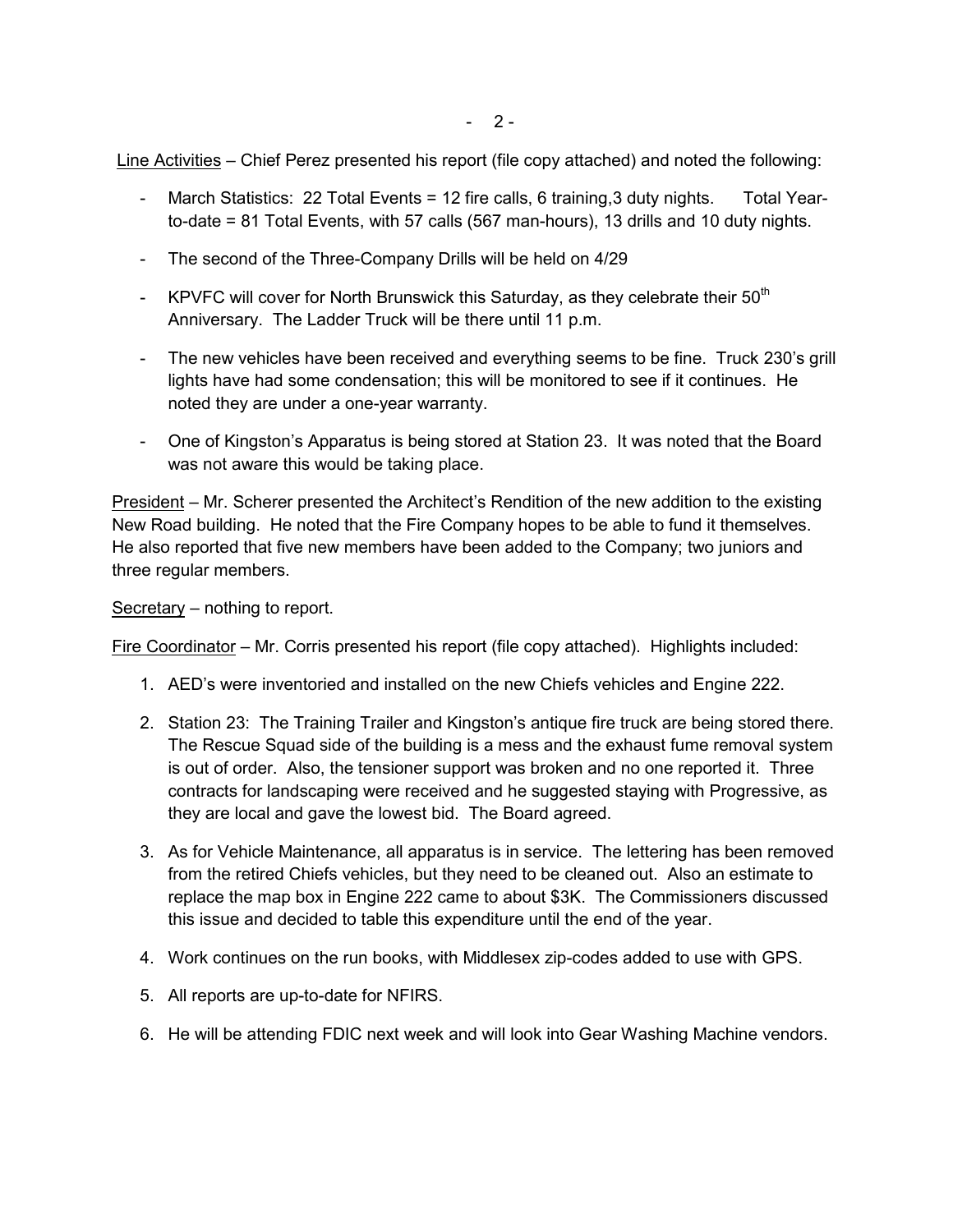- 8. He will begin a new project which will be to inventory "old, broken, unused, unrepairable equipment". This will assist with the "Spring Cleaning". Mr. Orchard stated that nothing can been thrown out before obtaining official guidelines as to disposals.
- 9. Hose testing contract was signed; it will take place either April or May.

Chairman – Mr. Orchard stated that a new Commissioner needs to be appointed to fill the term of Mr. Paulus. Mr. Dean Behrend has indicated a desire to take this position. He is a charter member of the Fire Company and a former Board of Fire Commissioner. Mr. Orchard recommended accepting Mr. Behrend. A roll call vote was taken: Mr. Olson-yes; Mr. Tarnowski-yes; Mr. Rosenberg-yes and Mr. Orchard-yes.

Mr. Orchard stated presented documents forwarded from Roger Potts; they are available for review, should any Commissioners wish to look at them. He noted the package includes pending State bills and the Lurack Report (indicates consolidation doesn't pay but shared services are important).

The records of Jim Paulus need to be reviewed. Mr. Corris has reviewed some of the material but Mr. Orchard stated that all the Commissioners will need to look at their particular Committee area.

### Standing Committee Reports –

*Fire Company Liaison –* Mr. Behrend will chair this committee.

*Rescue Squad Liaison –* nothing to report.

*Public Relations -* A draft of the Newsletter was presented (file copy attached) and all Commissioners agreed to run with it.

*State Association –* the next meeting will be in June.

*Joint Board –* the next meeting will be 4/15; Commissioners Orchard and Rosenberg will attend and possibly Commissioner Olson. Election of officers will take place at the meeting.

*Insurance –* Mr. Orchard will chair this committee. Mrs. Paulus will be contacted to see if she had received the LOSAP payment. Mr. Corris noted that she has received a payment from the Fire Association, but Cigna paperwork still needs to be completed.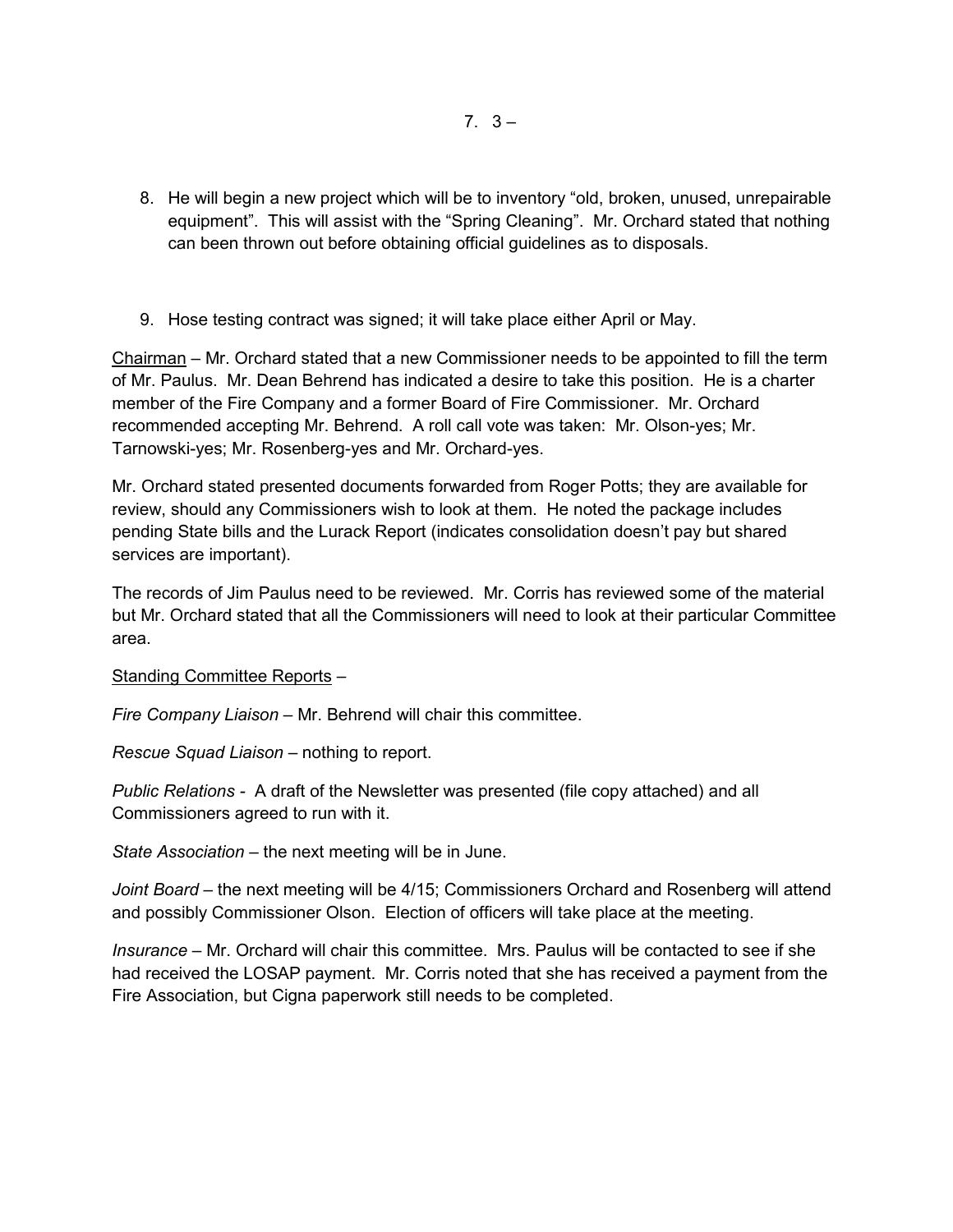*Station 23 –* Mr. Orchard questioned whether the Board should consider changing cleaning vendors, as the restrooms are in terrible shape. He noted that Maintenance King, who cleans the New Road building, might be a better choice. The cost would be \$200/month for two cleanings. He suggested the Commissioners stop by Station 23 and check it out. This issue will be tabled until next month.

Mr. Rosenberg stated that tables need to be obtained, so that the upstairs can be used as a training room. Mr. Corris will look into costs. Mr. Orchard noted that there is a lot of old building material stored under the eaves and the stairway; these items need to be looked at and anything bad should be thrown out.

# **Unfinished Business:**

Physicals – in progress.

New Vehicles - Mr. Rosenberg stated that, in order to make the laptops work in the new Chiefs vehicles, Air Cards will need to be purchased, at a cost of \$1,200/year. These cards will enable the laptops to be able to connect to other Township servers and provide data back and forth. The Board briefly discussed this issue and voted on it, with all Commissioners voting in favor of the purchase. Mr. Corris will order the cards.

The license plates should be available within the week.

Rescue Vehicle – Chief Perez questioned whether funding would be available for the purchase of a rescue vehicle, which should cost about \$650K. He would like some guidance on whether the Committee should proceed. Mr. Rosenberg stated that financing issues need to be addressed, as well as budgetary constraints. Chief Perez suggested that everyone should try to come up with a reasonable approach to the issue and stressed that he does not want to keep the Committee working on something that may not happen for a couple of years. The Board agreed to look at this issue again next month.

Mr. Orchard stated, for the record, that the District is *not* funding the addition to the building.

**New Business:** Mr. Rosenberg questioned what is going to be done with the Expedition? He suggested going out to bid with it, with a minimum bid of \$500. It was noted that the light bar, wiring harness for the radios, controls, and lettering need to be removed. Mr. Corris will begin this process. The Board decided to send the Expedition out for bid, with a minimum bid of \$500. A roll call vote was taken: Mr. Rosenberg-abstain; Mr. Olson-yes; Mr. Tarnowski-yes and Mr. Orchard-yes.

**Voucher List:** Mr. Olson made a motion to accept the Voucher List as presented and Mr. Tarnowski seconded the motion. A vote was taken and passed.